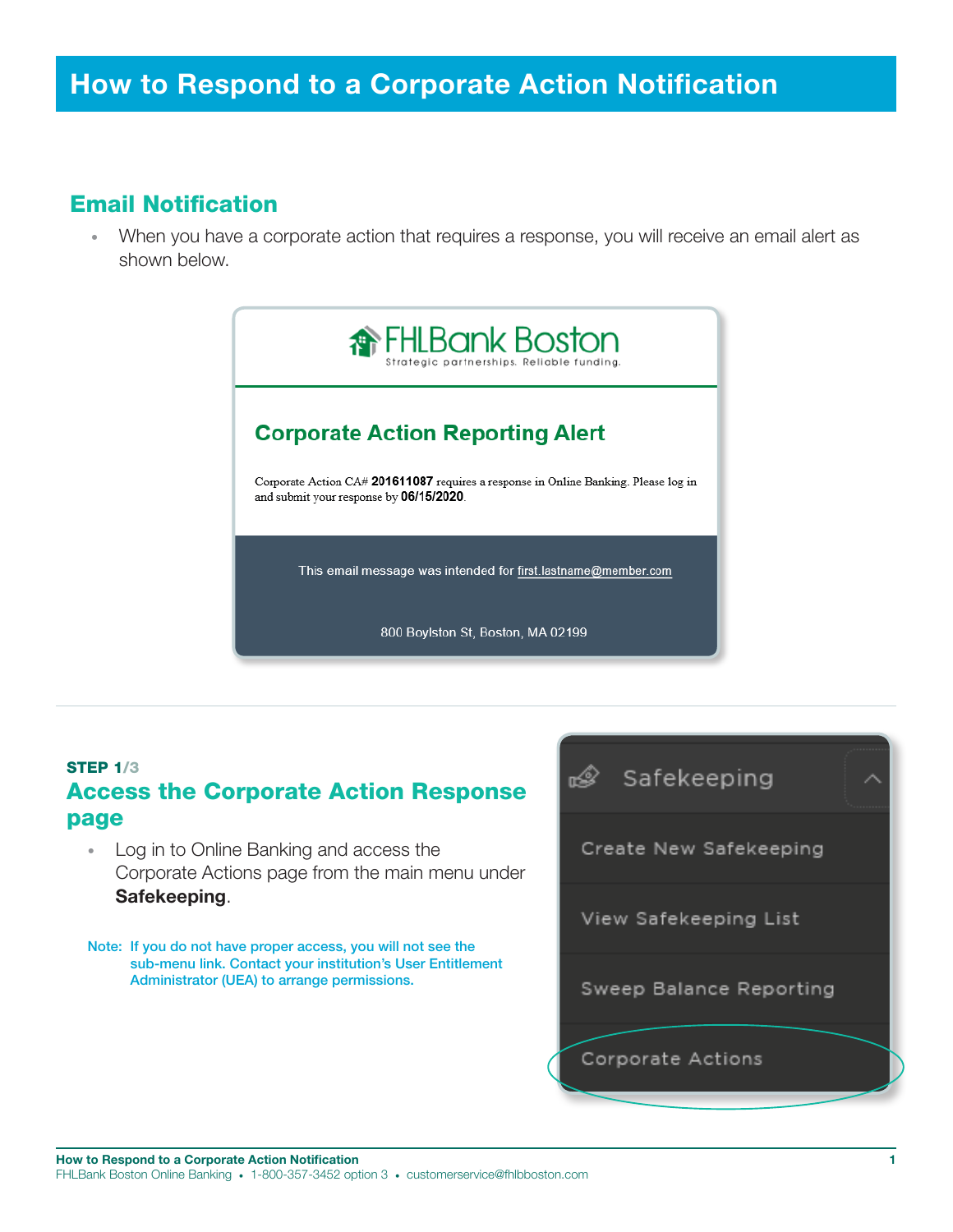### STEP 2/3 Respond to Corporate Action Notification(s)

• Once you select Corporate Actions, you will see all open items that require responses. You can complete them all at once or one at a time.

| <b>命FHLBank Boston</b>                                        | <b>Corporate Actions</b>          |                      |                 |
|---------------------------------------------------------------|-----------------------------------|----------------------|-----------------|
| Corporate Actions <sup>9</sup><br>CA# 200351019; US64469DTP68 |                                   |                      |                 |
| Account                                                       | 228128                            | <b>Account Name</b>  | FHLBBOS\NORTHWA |
| <b>Event Date</b>                                             | 02/04/2020                        | <b>Reply By Date</b> |                 |
| <b>Event Description</b>                                      | DRAW - Drawing                    | Reply                |                 |
| CA# 200371267; US953470RT09                                   |                                   |                      |                 |
| Account                                                       | 228128                            | <b>Account Name</b>  | FHLBBOS\NORTHWA |
| <b>Event Date</b>                                             | 02/06/2020                        | <b>Reply By Date</b> |                 |
| <b>Event Description</b>                                      | MCAL - Full Call/Early Redemption | Reply                |                 |

Click on the Reply button and choose the applicable response from the drop-down selection.

| Corporate Actions <sup>o</sup> |                                                                                                                                                                                                                                                                                                                                                                                                                                                                                                                                                                                   |
|--------------------------------|-----------------------------------------------------------------------------------------------------------------------------------------------------------------------------------------------------------------------------------------------------------------------------------------------------------------------------------------------------------------------------------------------------------------------------------------------------------------------------------------------------------------------------------------------------------------------------------|
| CA# 201631032                  | Options:<br><b>TENDER FOR CASH</b><br>TENDER FOR CASH WITH SOLI FEE                                                                                                                                                                                                                                                                                                                                                                                                                                                                                                               |
|                                | TAKE NO ACTION<br>Welcome Taggart McMahon<br>citi <sup>®</sup><br>6/16/2020 6:34:22 AM<br>ALL_CORPACTIONS_DAILY Secondary Hiter<br><b>Primary Filter</b><br>Date:<br>NO FIRE<br><b>Status: Unulaward</b><br>Event<br>Label-NIA                                                                                                                                                                                                                                                                                                                                                    |
|                                | CA Raff<br>201031032<br>NOOF - Non-Official Offer<br>Security Context 1589<br><b>Dyent Description:</b><br>Confermad<br><b>Glaba</b><br>-----<br>USECOMPTION Branch<br>United States<br>United States<br>---------------<br>Security ID<br>Entifactoria Generated<br>Market<br>------------------------------<br>Security Description: AT&T INC COM-<br>-----------------<br>-----------------------------<br>WW Indicator:<br>Maturby Date:<br>Assigned to<br>Declared Direct Type: " STERTHIN'T ENSINTEND<br>THE STATISTICS.<br>Event Inserted On Date:<br>15-Jun-2020 08:18 PM |

• When finished with your response, click Continue.

Note: Internet Explorer (IE) may provide alternate views on this page compared to other browsers. You may see the detail initially on IE which may then "hide" when you select your response. Using a Google Chrome browser allows the detail to display during the entire response action.

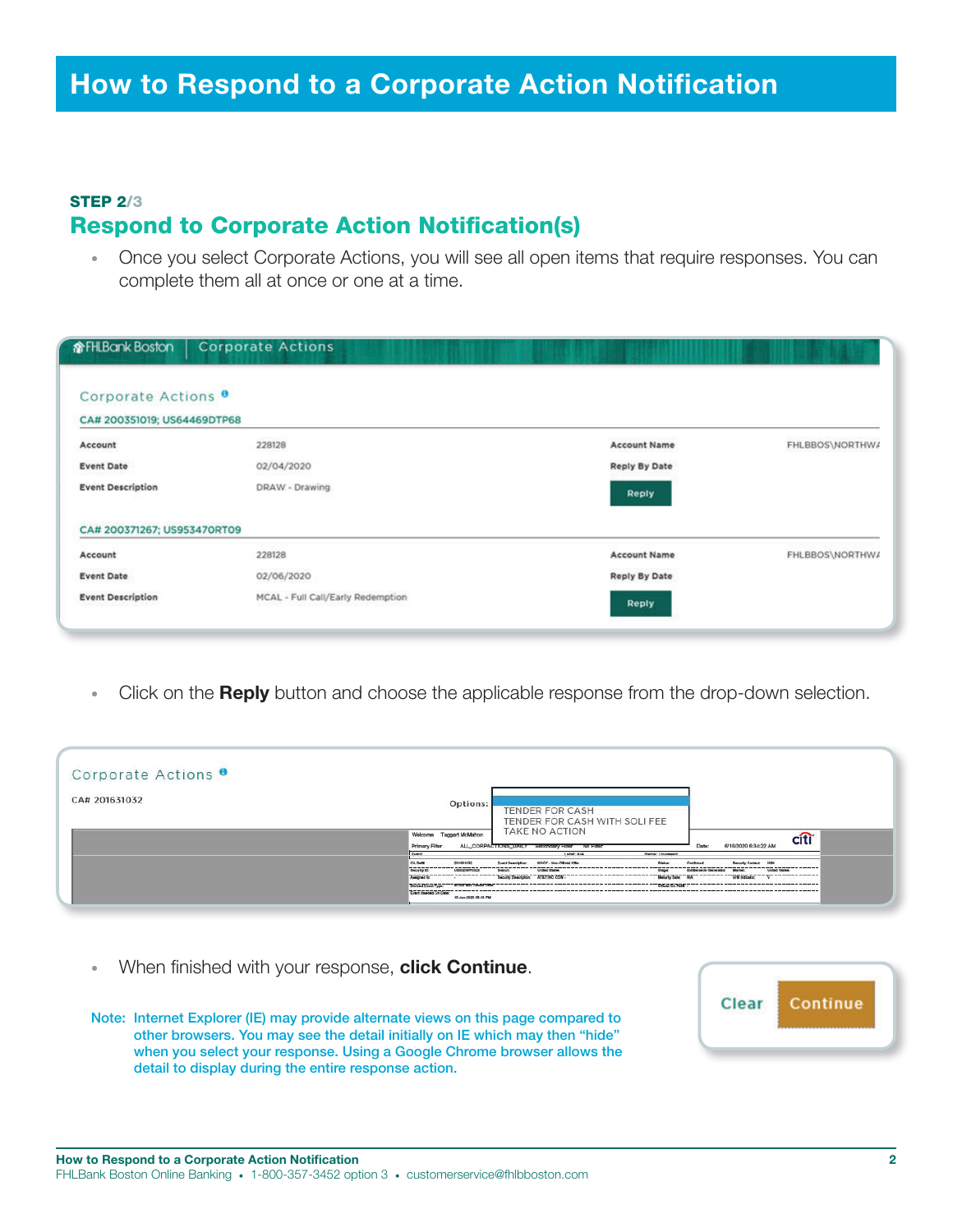#### STEP 3/3 Preview and Confirm Your Submission

• After you click on Continue, you will see a preview page to validate that your response selection(s) is/are correct. If correct, click **Continue**.



• After a successful submission, you will receive an email message confirming your Corporate Action response: